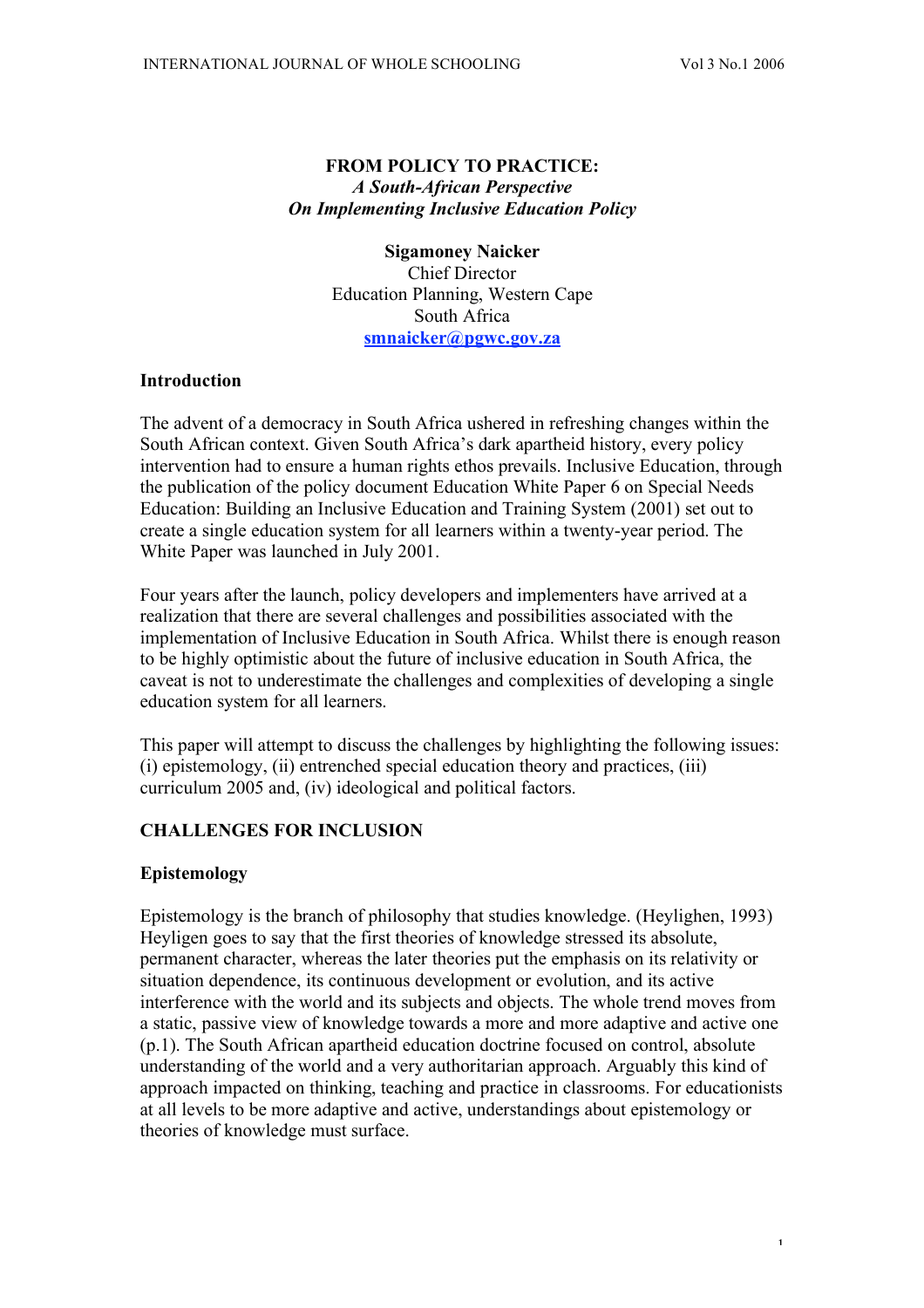One would assume given the revolutionary nature of the political change in South Africa with education policy emphasizing non-racism, equity, non-sexism, access for all and non-disabilism that the pedagogical content would be a radical departure from the past. The trend from static to adaptive and active is obviously guided by different knowledge background or different theoretical frameworks. Ten years after democracy the claim be made here is that South African policy relating to inclusion and access to a single Revised National Curriculum Statement stops short of a pedagogic revolution and is stuck at a political level since it ignored epistemological issues in the training of educationists. The following discussion attempts to explain this shortcoming.

At an international level, this scenario seems to be problematic. David Mitchell (2005) citing Emanuelsson, Haug & Persson, argues that even in Sweden and Norway, which are often held up as the pioneers of inclusive education, while policies are based upon thinking with roots in the relational perspective, the traditions within the school systems are essentially categorical and assume a two-track organisation, with special education as one and regular education as the other track. Mitchell (2005) citing Slee in Australia (Queensland in particular), says that the tension between new inclusive education policies and the adherence to old special education perspectives. The latter is particularly evident among advocates for the large and resilient special school sector.

Within the South African context it is common knowledge that bureaucrats and public service government officials pay scant respect to disciplines that examine knowledge itself, its origins and nature. However, it must be noted that the majority of personnel who join government departments are not employed to train. South African educationists, mainly those in the employ of government were forced to implement education policy and train for several reasons. Firstly, policy had a transformative agenda and the emphasis was on creating the conditions for transformation. In general government was skeptical of bringing on board university academics since many of them emerged from very conservative traditions as a result of the apartheid era. In other cases universities had limited resources and as a result could not participate in the "retraining" process. On the other hand, there were academics that existed merely to criticize and did not have a sense of social responsibility. These academics contested any new development with a view to raising their profiles and offered no solution to the complex challenges that faced the country. Further, many academic institutions in this country did not apply their minds to radical paradigmatic shifts both at a theoretical and practical level. This becomes obvious when one peruses the course content of many of the education faculties at universities.

In the light of the above, the conceptualization, production of knowledge, roll-out of training and orientation as well as the monitoring and evaluation concerning Inclusive Education and the Revised National Curriculum Statement was left to bureaucrats. It is extremely difficult to train or orientate others if one does not possess sound understandings of epistemological issues and how they impact thinking, practices and transformation in general. In many cases, the insecurity concerning training and the lack of knowledge have led to routine and control, instead of being open, reflective, and critical and create new meanings.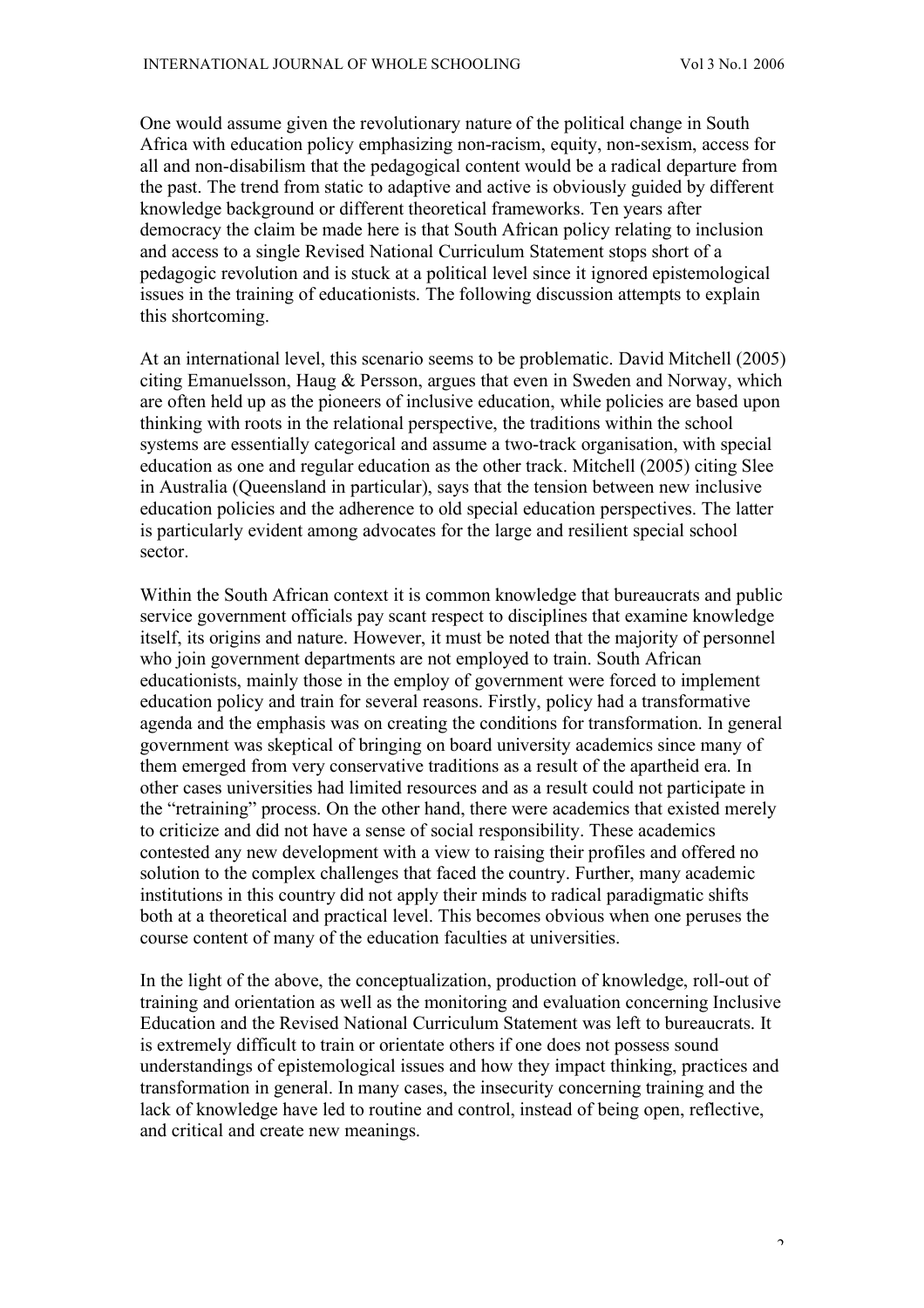South African educationists in general were influenced by fundamental pedagogy. Many of the trainers and leaders were indoctrinated by this philosophy Moll and Naicker (2001) argue, then (in apartheid times), as now, teaching practices do not emerge from just anywhere. They are informed and shaped by theories of learning. The problem was that education departments and teacher training institutions in South Africa adopted or developed theories of learning that supported this idea that teachers should be controllers in the classroom. The following example illustrates this point: *Psychopedagogy* was a "sub-discipline" within the broad tradition of *fundamental pedagogy,* which is widely acknowledged to be the educational theory of apartheid. Psychopedagogicians, when speaking about learning, placed a lot of emphasis on innate ideas (in the most extreme versions, blacks had less innate ideas than whites!). Teaching was thus seen as providing, in the classroom, the well-established facts, exercises and mental drills which would get these ideas going. Knowledge came to be seen as fixed, innately known, and learning involved its repetition in order to get it out and get it going.

Inclusive education as well as the Revised National Curriculum Statement is learner centered and could be located within the framework of learning theories such as constructivism. Constructivism assumes that the subject of the knowledge builds up all knowledge from scratch. There are no givens, no objective empirical data or facts, inborn categories, or cognitive structures. This is a radical departure from what most South Africans are familiar with (Moll & Naicker, 2001).

In the light of the above, bureaucrats did not train teachers but oriented them to Inclusive Education and Revised National Curriculum Statement policy goals and aims. Issues relating to epistemology, which provide the conceptual tools to guide teachers to navigate the new educational pedagogy, has been absent. This has hindered the growth of knowledge about knowledge and conceptual developments, innovation, creative thinking and imagination.

### **Entrenched Special Education Theory and Practices**

In order to move towards inclusive education at in terms of thinking and practices, South African educationists are required to shed entrenched special education theory and practices.

The writer argues elsewhere (Naicker, 1999) that the 1948 Special Schools Act in white education in South Africa introduced into special education a medical and mental diagnosis and treatment model. This model, focused on the individual deficit theory and viewed the person as a helpless being, was firmly entrenched in the charity and lay discourses (Fulcher, 1989). The medical discourse shaped and largely influenced exclusive practices in the field of education, which continued for decades after their introduction. According to Fulcher (1989), the medical discourse

*suggests, through its correspondence theory of meaning, that disability is an observable or intrinsic, objective attribute or characteristic of a person, rather than a social construct. Through the notion that impairment means loss, and the assumption that impairment or loss underlies disability, medical discourse on disability has deficit individualistic connotations. Further, through its presumed scientific status and neutrality, it depoliticizes disability; disability is seen as a*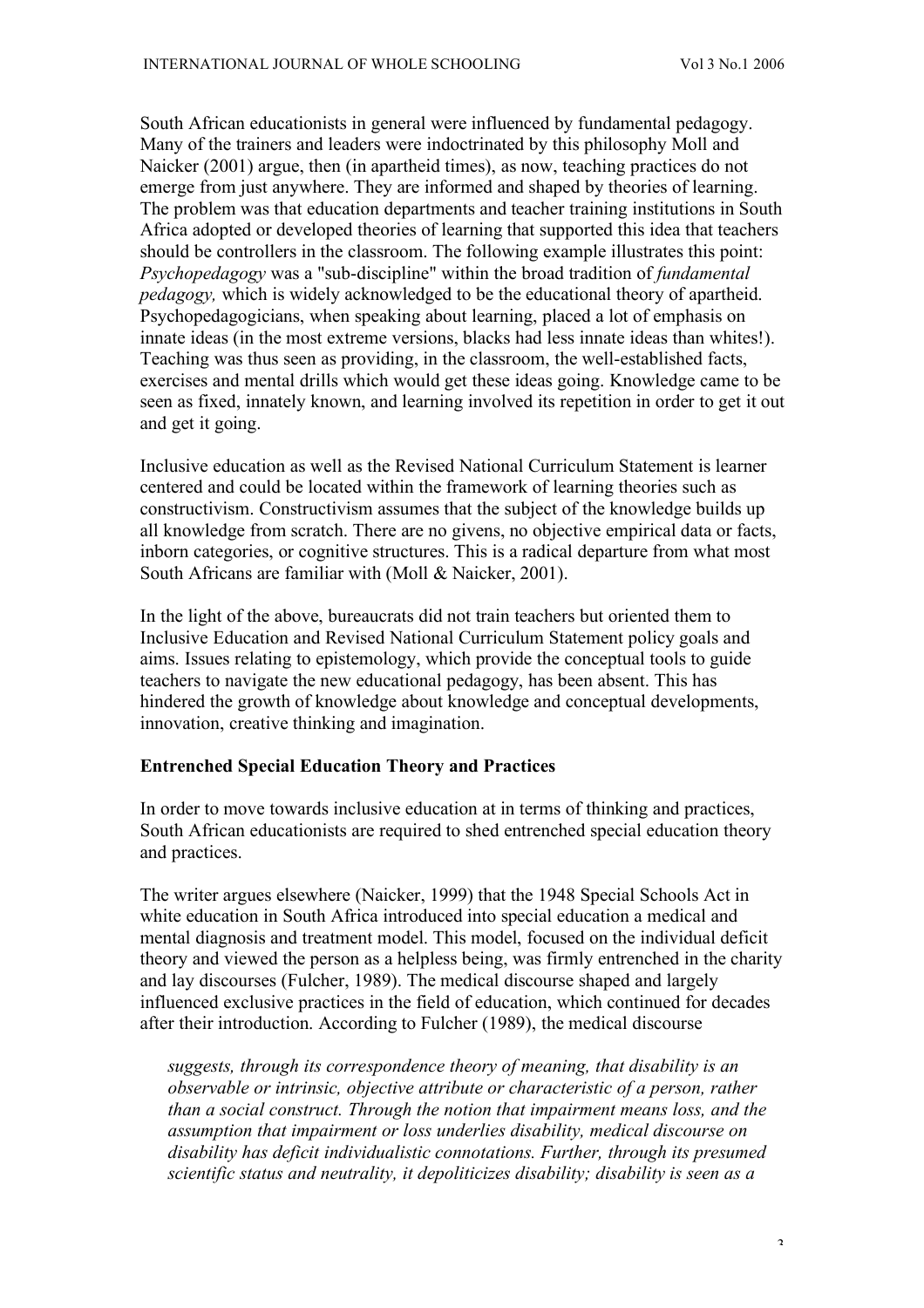*technical issue, (and) thus beyond the exercise of power. Medical discourse individualizes disability, in the sense that it suggests individuals have diseases or problems or incapacities as attributes.* (p.28)

Thus, disability was associated with an impairment or loss. The entire focus was on the individual who was viewed as helpless and dependent. The individual deficit theory viewed the person as in need of treatment and assistance outside regular education. No attempt was made to establish the deficiencies of the system; for example, a physically disabled person using a wheelchair required a ramp to gain access to a mainstream school, which was not provided for by the system. Access to education was prevented as a result of barriers, which reflect a deficient system and not a deficient person.

Given, the underestimation of epistemological issues, it is increasingly difficult to shift thinking and practices. South African educationists need to be exposed to epistemological issues in order to understand the type of changes that need to take place in teaching and learning. In the past, the medical model underpinned by fundamental pedagogy excluded learners from classrooms. The new framework of thinking requires teachers to be dynamic, creative and reflective. In other words anything is possible in classrooms where universal laws do not apply to the specificities of diverse contexts. However, these dynamic responses to diversity do not emerge if the "training" and orientation are restricted to policy goals and aims. The training should be of any in-depth nature that takes on board theories about knowledge and the relationship between theory and practice.

### **Curriculum 2005 and the Revised National Curriculum Framework**

Curriculum 2005 was introduced in 1996 as a counter hegemonic strategy to the apartheid curriculum which is described above as dogmatic, authoritarian, teacher based, racist, sexist and a doctrine that perpetuates the status quo. There was no room for being interventionist, context specific and adaptive. Learners within the old curriculum were separated into two streams, which included a regular education and special education component.

Curriculum 2005 was described as a single curriculum that was leaner paced, learner based and of an inclusive nature. Therefore one would assume that the retraining will forefront epistemological issues since different theories of knowledge inform the old and new curriculum. This failed to materialize and most knowledge production and training packaged practical activities in the absence of a theoretical framework.

It has been widely document that the curriculum is the vehicle to create the conditions for inclusive education. Widespread criticism saw the revision of the Curriculum in 2002. The Revised National Curriculum Statement was introduced highlighting as principles inclusion, human rights, healthy environment and social justice. However, the orientation or "training" of teachers did not inject any difference in terms of theories of knowledge. The "training" or orientation concerning Curriculum 2005 and the RNCS focused on the different features of the curriculum, principles, aims and goals. Based on the principles one of the central thrusts of the RNCS related to inclusion and access for all. The "training" or orientation did not contrast sufficiently the radical departure of RNCS at a theoretical level in relation to the traditional curriculum.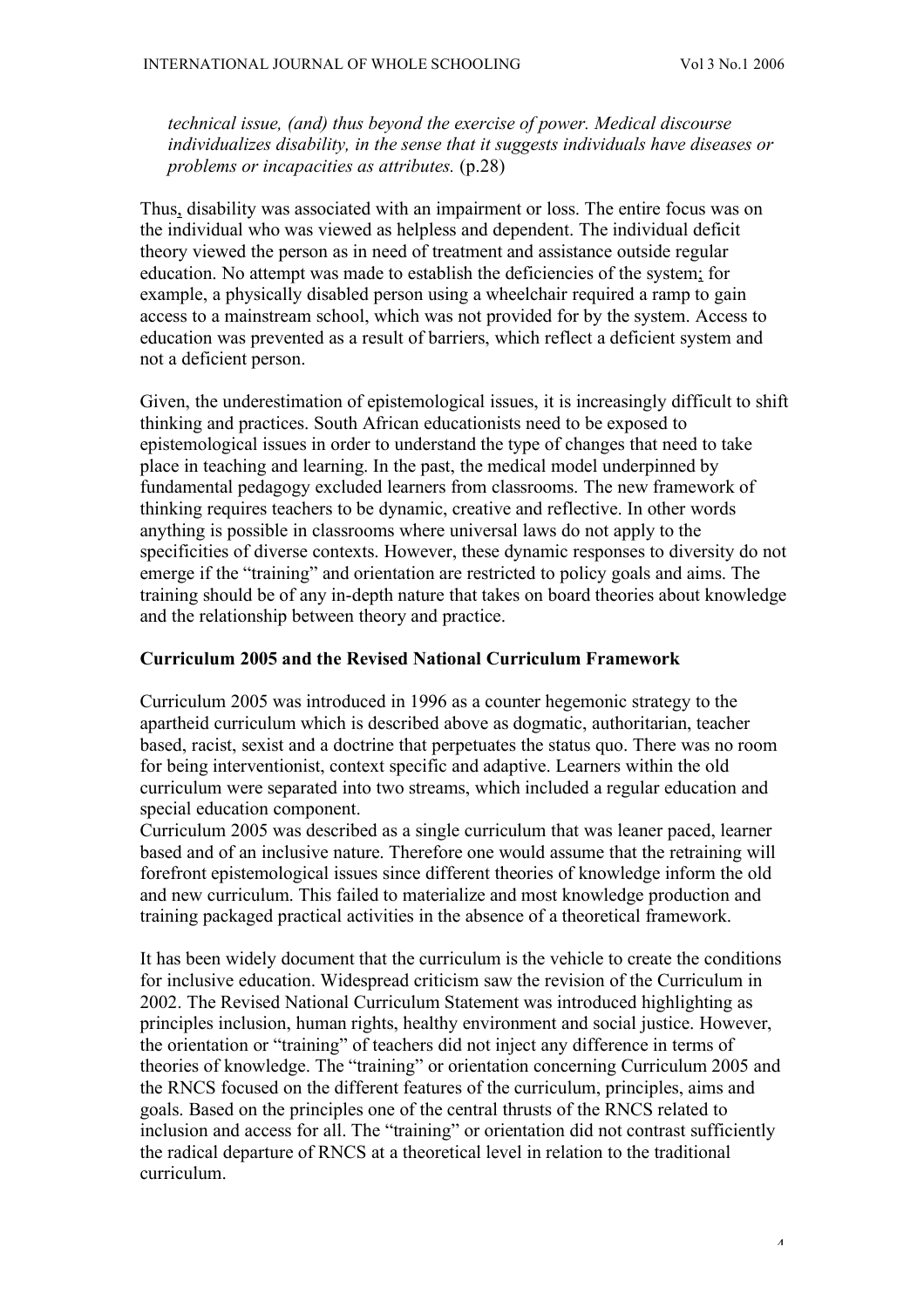Curriculum 2005 and the RNCS comprised of a different theoretical framework, assumptions, practices and tools. The framework of thinking was consistent with learner centered theories such as constructivism or could be located with a critical theory paradigm that focuses on liberation, empowerment, emancipatory and a liberatory space. Constructivism as a learner centered theory is compatible with the key principle of inclusion within Curriculum 2005 and the RNCS.

Teachers in classrooms were exposed to a week of "training" or orientation. Exposure to various theories and engagement with epistemological issues is time consuming and requires more time. By creating the conditions for greater understandings of knowledge that informs practices, teachers may tend to achieve greater success in dealing with the specificities of their different contexts. Exposure of this nature will also encourage teachers to move away from the dominant culture, which promoted universal norms and forms that existed independent of any subject trying to apprehend to them.

### **Political and Ideological Factors**

The change to a democratic government in South Africa was the dream of every oppressed South African. After ten years, much has to be done to change the ideology, to change the idea of pedagogic liberation into a plan of action. South African educationists must work together with universities to deliver education transformation. In order to create the conditions for inclusion and a curriculum that is accessible to all, educationists to arrive at a common understanding concerning ideological issues. A critical mass of educationists must emerge with the intellectual tools, not just principles, aims and goals. In the final analyses within the intellectual tools, principles, aims and goals become rhetoric.

### **CONCLUSION**

South African educationists, publishers and other stakeholders run the risk of reproducing the status quo. At a time were there is a wonderful opportunity to create space within a developmental and interventionist state for creativity, imagination and adaptive minds to the specificities of diversity, knowledge production and training in most spaces is lacking a sound theoretical framework. Sound theoretical frameworks provide the intellectual tools to understanding assumptions, models, practices and tools of the new policy. The call for practical activities that teachers can understand contradicts the suggestions of the teachers' guide of the National Department of Education (DOE). The teachers guide calls for teachers to become curriculum leaders. Being curriculum leaders is an intellectual task and therefore the intellectual tools must be provided.

For inclusive education to take hold in South Africa, the curriculum is the single most important vehicle since it was the traditional curriculum that alienated learners from mainstream classes. If frameworks of thinking are ruptured and alienated learners and other resources provided, an inclusive system is possible in South Africa.